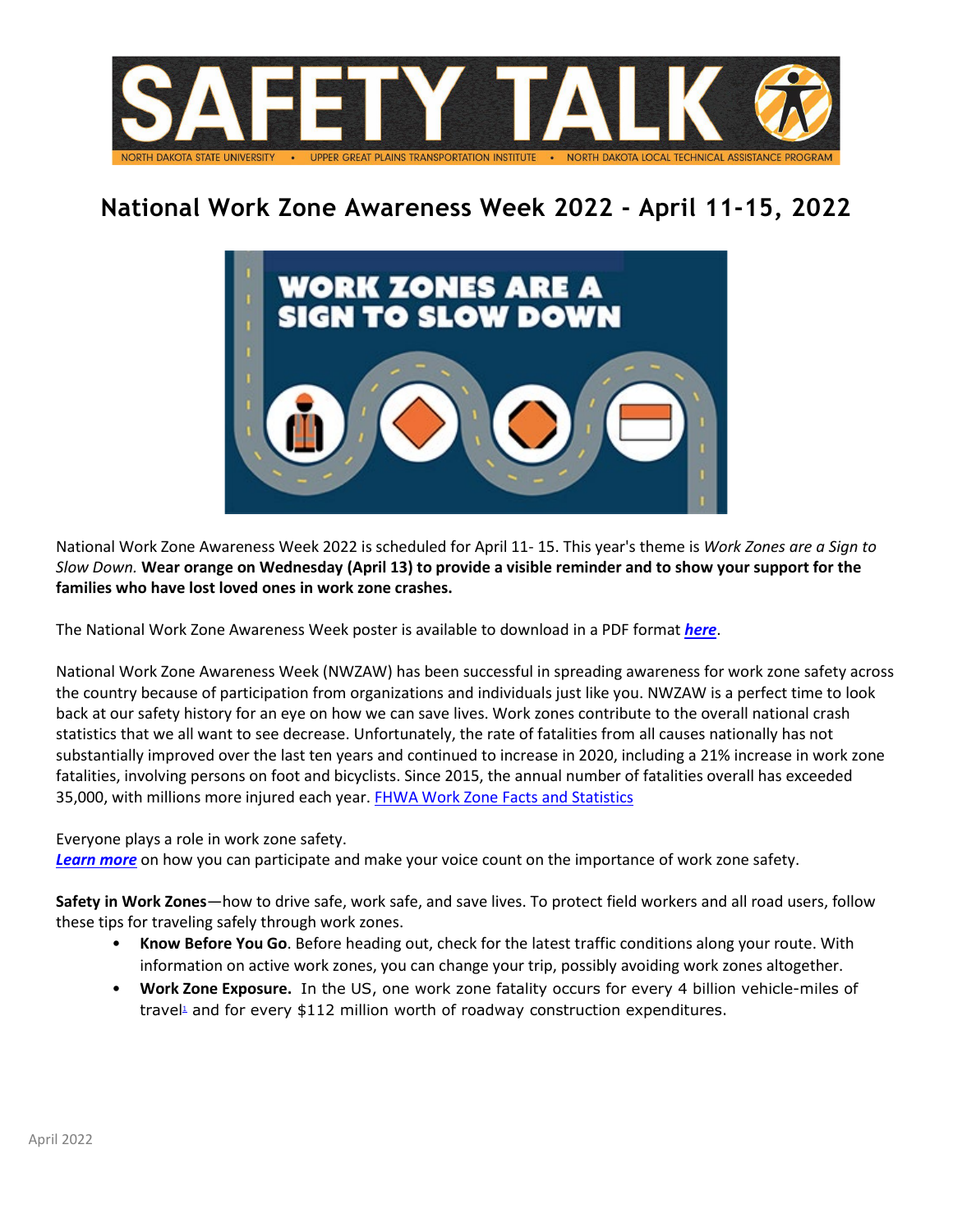

- **Stay Alert and Obey the Roadway**. Be aware of all activity occurring around you, including paying attention to other drivers and road users. Work zones change daily; pay attention so you can anticipate new traffic patterns. Remember, signs, cones, barrels, and flaggers are there to help maneuver you safely through the work zone.
- **Watch for Workers**. In 2019, 135 workers were killed in highway work zones.1
- **Watch for Sudden Stops**. Work zone activity often leads to congestion, delays, and traffic queues. Be alert and watch for sudden stops. In 2019, nearly one quarter of all fatal work zone crashes involved rear-end collisions.
- **Slow Down**. Speeding can lead to crashes with other vehicles and with field workers. Make sure to obey posted work zone speed limits and keep a safe distance from the vehicle ahead of you. Use Caution Around Large Vehicles. Large vehicles have a slower reaction time, so refrain from making sudden lane changes in front of trucks or buses that are trying to slow down.
- **Keep Everyone Safe**. Be respectful of workers, fellow drivers, and all road users. We need everyone to work together to ensure we all stay safe.

## [National Work Zone Awareness Week - FHWA Work Zone \(dot.gov\)](https://ops.fhwa.dot.gov/wz/outreach/wz_awareness.htm)



Safety Talks are published by NDLTAP in cooperation with the National Local Technical Assistance Association and participating partner organizations.





NDSU does not discriminate in its programs and activities on the basis of age, color, gender expression/identity, genetic information, marital status, national origin, participation in lawful off-campus activity, physical or mental disability, pregnancy, public assistance status, race, religion, sex, sexual orientation, spousal relationship to current employee, or veteran status, as applicable. Direct inquiries to: Vice Provost, Title IX/ADA Coordinator, Old Main 201, 701-231-7708, ndsu.eoaa@ndsu.edu